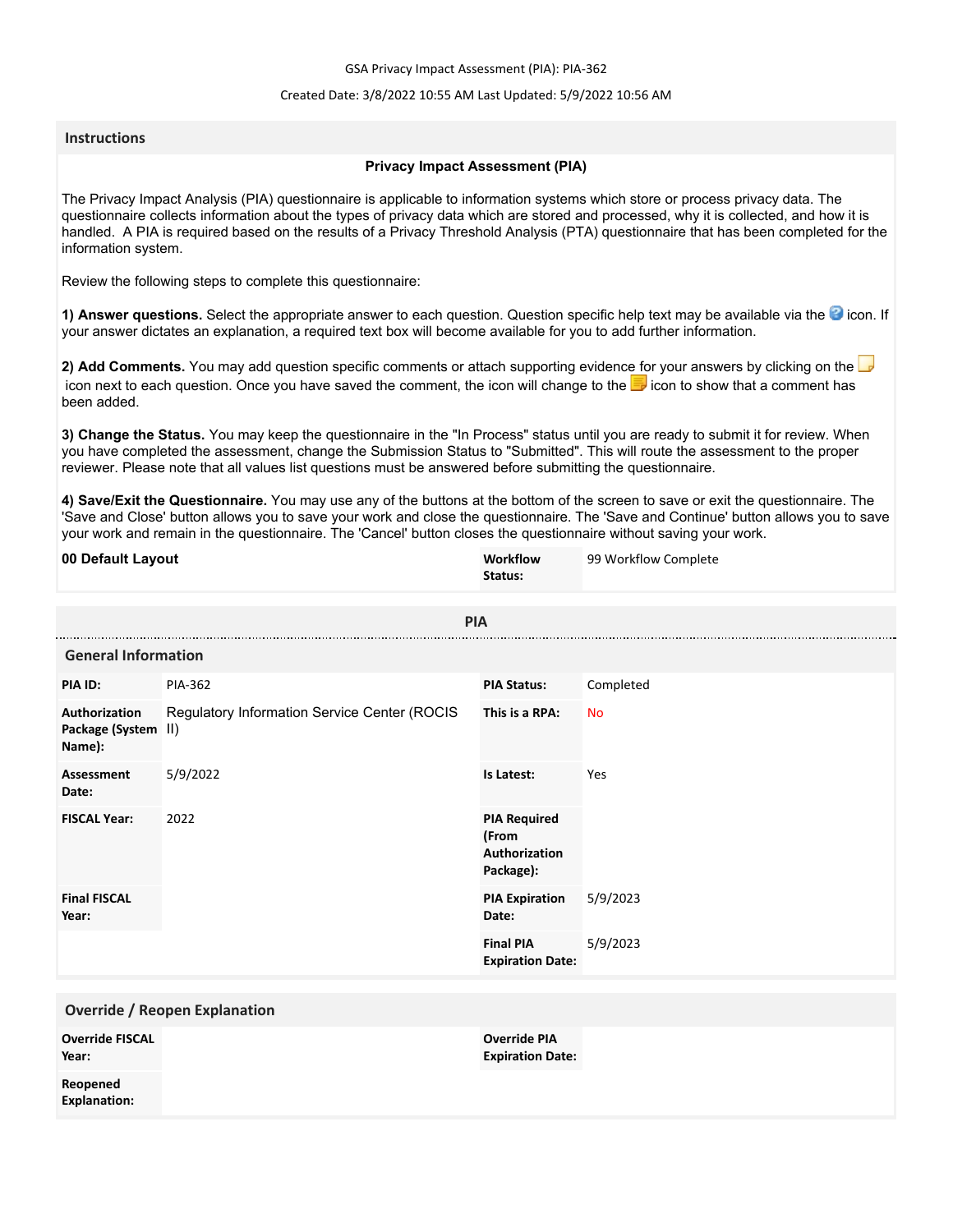| <b>Other Stakeholders</b>                     |                               |                            |                       |  |
|-----------------------------------------------|-------------------------------|----------------------------|-----------------------|--|
| <b>Stakeholders (not in Approval Process)</b> |                               |                            |                       |  |
| <b>System Owner</b><br>(SO):                  | Harris-Marshall, Elizabeth A. | Authorization<br>Official: | DelNegro, Elizabeth F |  |
| <b>System Owner (eMail)</b>                   |                               |                            |                       |  |
| Name (Full)                                   |                               |                            |                       |  |
| Elizabeth Harris-Marshall                     |                               |                            |                       |  |
| <b>Authorization Official (eMail)</b>         |                               |                            |                       |  |
| Name (Full)                                   |                               |                            |                       |  |
| Elizabeth Delnegro                            |                               |                            |                       |  |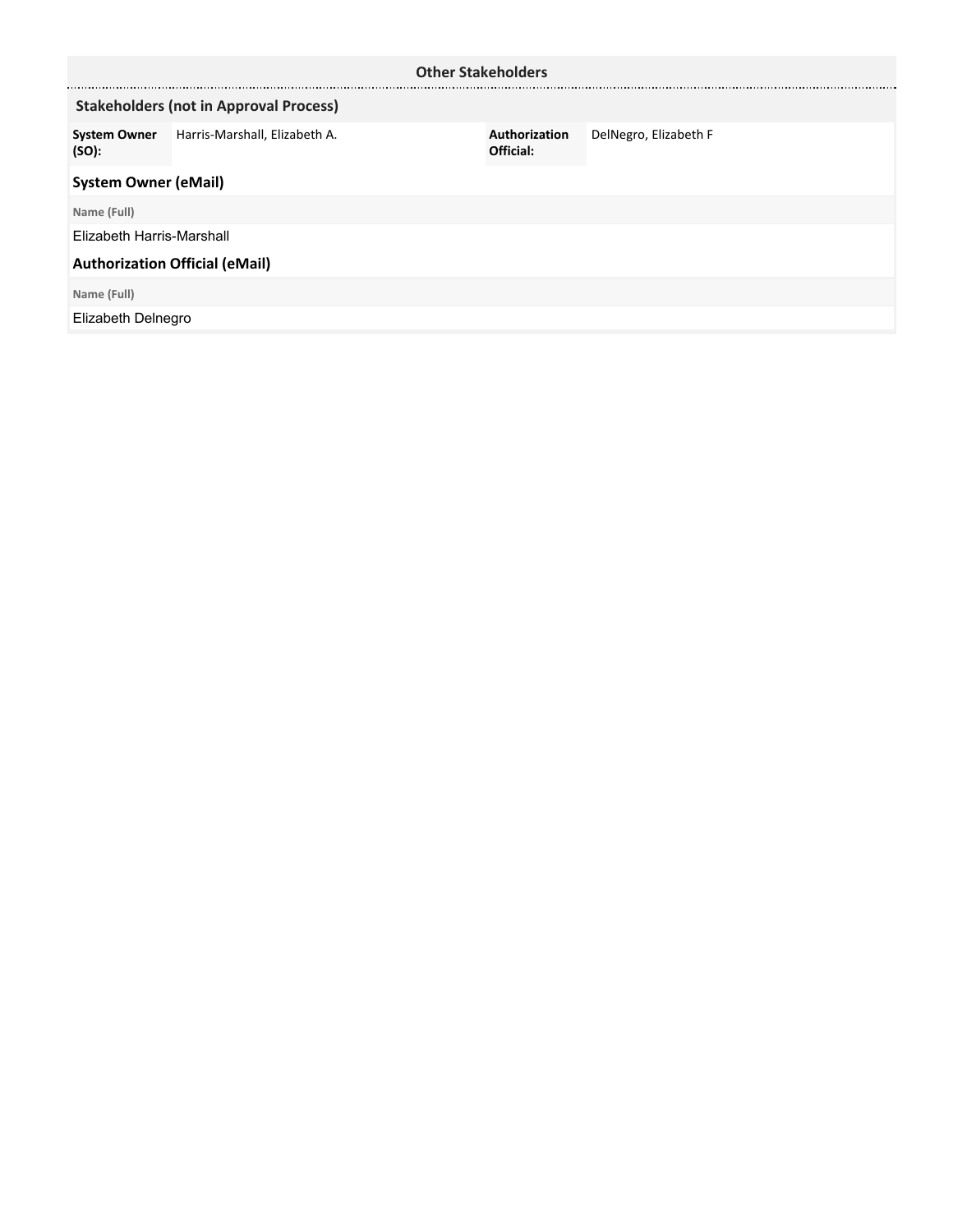| <b>PIA Overview</b>  |                                                                                                                                                                                                                                                                                                                                                                                                                                                                                                                                                                                                                                                                                                                                                                                                                                                                                                                                                                                                                                                                                                                                                                                                                                                                                                                                                                                                                                                                        |                                                                                                                                                                                                                                                                     |
|----------------------|------------------------------------------------------------------------------------------------------------------------------------------------------------------------------------------------------------------------------------------------------------------------------------------------------------------------------------------------------------------------------------------------------------------------------------------------------------------------------------------------------------------------------------------------------------------------------------------------------------------------------------------------------------------------------------------------------------------------------------------------------------------------------------------------------------------------------------------------------------------------------------------------------------------------------------------------------------------------------------------------------------------------------------------------------------------------------------------------------------------------------------------------------------------------------------------------------------------------------------------------------------------------------------------------------------------------------------------------------------------------------------------------------------------------------------------------------------------------|---------------------------------------------------------------------------------------------------------------------------------------------------------------------------------------------------------------------------------------------------------------------|
|                      | A.System Name: A. System, Application, or Project Name:                                                                                                                                                                                                                                                                                                                                                                                                                                                                                                                                                                                                                                                                                                                                                                                                                                                                                                                                                                                                                                                                                                                                                                                                                                                                                                                                                                                                                | Regulatory Information Service Center (ROCIS<br>$\vert \vert$                                                                                                                                                                                                       |
| <b>B.Includes:</b>   | B. System, application, or project includes information about:                                                                                                                                                                                                                                                                                                                                                                                                                                                                                                                                                                                                                                                                                                                                                                                                                                                                                                                                                                                                                                                                                                                                                                                                                                                                                                                                                                                                         | The public, agency contacts, and system users.                                                                                                                                                                                                                      |
| <b>C.Categories:</b> | C. For the categories listed above, how many records are there<br>for each?                                                                                                                                                                                                                                                                                                                                                                                                                                                                                                                                                                                                                                                                                                                                                                                                                                                                                                                                                                                                                                                                                                                                                                                                                                                                                                                                                                                            | 37,000 records about unique federal<br>employees/contractors as of 2020 and 38,500<br>unique records about members of the public<br>(21,000 EO 12866 meeting attendees, 3,500<br>EO 12866 meeting requestors and 14,000<br>information collection comment authors). |
| D.Data<br>Elements:  | D. System, application, or project includes these data elements:                                                                                                                                                                                                                                                                                                                                                                                                                                                                                                                                                                                                                                                                                                                                                                                                                                                                                                                                                                                                                                                                                                                                                                                                                                                                                                                                                                                                       | â-Names of commenters, meeting attendees<br>and meeting requestors â- Contact Information<br>(e.g., telephone number, email address) â-<br>Comments and supporting materials                                                                                        |
| Overview:            | ROCIS is used by OIRA and RISC to perform their duties related to preparation/publication of the Unified Agenda of<br>Regulatory and Deregulatory Actions and The Regulatory Plan, EO 12866 regulatory reviews, information collection<br>reviews, Privacy Act notice reviews and EO 13771 regulatory/deregulatory reporting. The system accepts electronic<br>submissions from Federal agencies, allows RISC and OIRA staff to review materials electronically, and maintains all<br>the associated records. ROCIS provides query and reporting services to RISC and OIRA, as well as to other<br>Federal agencies, state governments, Congress, and the public.<br>ROCIS manages the flow of information submitted for review under the Paperwork Reduction Act, Executive Order<br>12866, the Privacy Act and Executive Order 13771 and will permit OIRA to meet its responsibilities attributed<br>therein. It encompasses the processes used by RISC and OIRA when receiving agency submissions and provides<br>an electronic interface between RISC, OIRA, and other Federal agencies. ROCIS does not include the proprietary<br>processes used by agencies to prepare their data for submission to RISC and OIRA.<br>ROCIS handles the following materials: regulations identified by Regulation Identifier Number (RIN), regulatory<br>reviews of significant regulations, reporting of regulatory/deregulatory actions, information collections identified by |                                                                                                                                                                                                                                                                     |
|                      | Information Collection Request (ICR) reference numbers or OMB control numbers, and reviews of Systems of<br>Records Notices (SORN) and Computer Matching Agreements (MA). ROCIS provides links to citations in the<br>Federal Register, Code of Federal Regulations, United States Code, and Public Laws. ROCIS also provides<br>linkages between related regulations and information collections, as well as associations between related SORNs<br>and matching agreements. These associations allow OIRA's reviews to be more closely coordinated and allows for<br>historical reviews of the interconnected records. Rules may be associated with OMB control numbers, and ICRs<br>submitted during development of a regulation may have an associated RIN. SORNs may be associated with other<br>SORNs and matching agreements can be associated with SORNS and other matching agreements in ROCIS.<br>ROCIS also includes the data necessary for the management of user accounts and role-based access.<br>The functional components of ROCIS are the following: agency projections of regulatory activity (Unified Agenda<br>module), review or significant rulemakings (EO 12866 module), information collection review (PRA module), SORN                                                                                                                                                                                                                      |                                                                                                                                                                                                                                                                     |
|                      | and matching agreement review (Privacy module), agency reporting of regulatory/deregulatory actions (EO 13771<br>module) and user/system administration.                                                                                                                                                                                                                                                                                                                                                                                                                                                                                                                                                                                                                                                                                                                                                                                                                                                                                                                                                                                                                                                                                                                                                                                                                                                                                                               |                                                                                                                                                                                                                                                                     |
|                      | ROCIS must serve the needs of RISC and OIRA, as well as 70+ reporting agencies.                                                                                                                                                                                                                                                                                                                                                                                                                                                                                                                                                                                                                                                                                                                                                                                                                                                                                                                                                                                                                                                                                                                                                                                                                                                                                                                                                                                        |                                                                                                                                                                                                                                                                     |
|                      | The Unified Agenda of Regulatory and Deregulatory Action and The Regulatory Plan are published on the ROCIS<br>public website (PWS), Reginfo.gov. Information about OIRA's review of significant rules under EO 12866 and<br>reviews of information collections under the Paperwork Reduction Act is also displayed on Reginfo.gov. Public users<br>can submit EO 12866 meeting requests to OIRA on Reginfo.gov. Public users can submit public comments for<br>information collections under review at OIRA on Reginfo.gov. Additionally, a mobile application called RegInfo<br>Mobile provides functionality similar to Reginfo.gov for compatible mobile devices.                                                                                                                                                                                                                                                                                                                                                                                                                                                                                                                                                                                                                                                                                                                                                                                                  |                                                                                                                                                                                                                                                                     |
| <b>PIA-0.1:</b>      | Is this a new PIA or Recertification request?                                                                                                                                                                                                                                                                                                                                                                                                                                                                                                                                                                                                                                                                                                                                                                                                                                                                                                                                                                                                                                                                                                                                                                                                                                                                                                                                                                                                                          | <b>Annual Recertification</b>                                                                                                                                                                                                                                       |
| PIA-0.<br>1Changes:  | If you are reviewing this for annual recertification, please confirm if<br>there are any changes in the system since last signed PIA?                                                                                                                                                                                                                                                                                                                                                                                                                                                                                                                                                                                                                                                                                                                                                                                                                                                                                                                                                                                                                                                                                                                                                                                                                                                                                                                                  | No, Changes                                                                                                                                                                                                                                                         |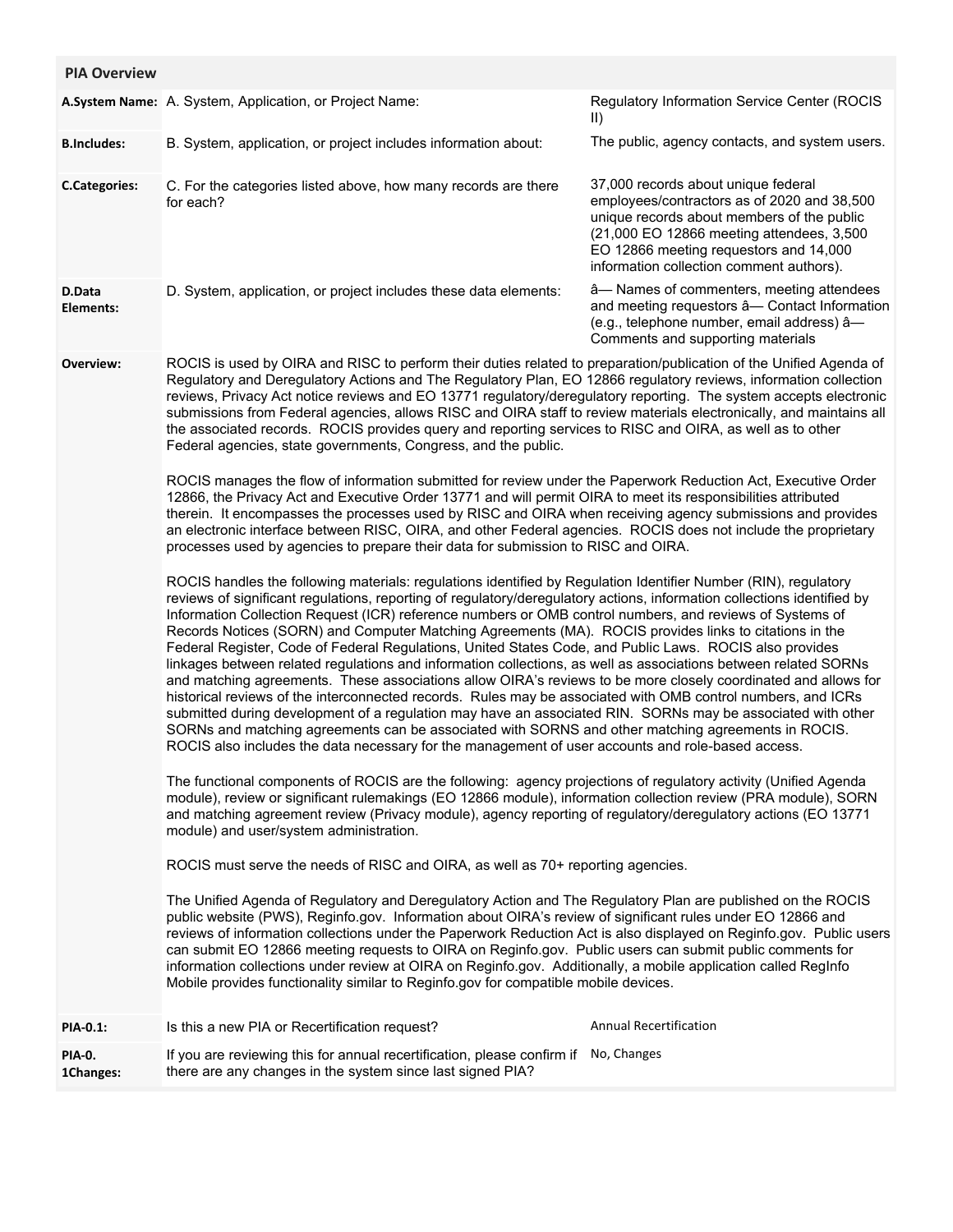| <b>Comments</b>                                                              |                                                                                                                            |      |                                                                   |                                                                                                                                                                                                                                                                                                                                                                                                                                                                                                                                                                                                                                                                                                                                                                                                          |
|------------------------------------------------------------------------------|----------------------------------------------------------------------------------------------------------------------------|------|-------------------------------------------------------------------|----------------------------------------------------------------------------------------------------------------------------------------------------------------------------------------------------------------------------------------------------------------------------------------------------------------------------------------------------------------------------------------------------------------------------------------------------------------------------------------------------------------------------------------------------------------------------------------------------------------------------------------------------------------------------------------------------------------------------------------------------------------------------------------------------------|
| <b>Question Name</b>                                                         | Submitter                                                                                                                  | Date | Comment                                                           | Attachment                                                                                                                                                                                                                                                                                                                                                                                                                                                                                                                                                                                                                                                                                                                                                                                               |
| No Records Found                                                             |                                                                                                                            |      |                                                                   |                                                                                                                                                                                                                                                                                                                                                                                                                                                                                                                                                                                                                                                                                                                                                                                                          |
|                                                                              |                                                                                                                            |      |                                                                   |                                                                                                                                                                                                                                                                                                                                                                                                                                                                                                                                                                                                                                                                                                                                                                                                          |
| 1.0 Purpose of Collection                                                    |                                                                                                                            |      |                                                                   |                                                                                                                                                                                                                                                                                                                                                                                                                                                                                                                                                                                                                                                                                                                                                                                                          |
| <b>PIA-1.1:</b>                                                              | What legal authority and/or agreements allow GSA to collect,<br>maintain, use, or disseminate the information?             |      |                                                                   | 44 U.S.C. §§ 3504 is the law that grants<br>authority. OMB's authority to operate<br>ROCIS is found in Executive Orders 12866,<br>13563 and 13771; the Paperwork Reduction Act<br>(44 U.S.C. §§ 3501-3521) and the Privacy<br>Act (5 U.S.C. § 552a). ROCIS maintains<br>information about users including first and last<br>name, agency email address, phone, and<br>agency and sub-agency name. Additionally,<br>ROCIS generates and maintains the following<br>information regarding the ROCIS user account:<br>user login id, account status (locked/unlocked,<br>active/inactive), employee number (which is<br>generated by ROCIS and only used within<br>ROCIS), and role (which denotes what<br>information the user has access to within<br>ROCIS and their level of editing privileges).       |
| <b>PIA-1.2:</b>                                                              | Is the information searchable by a personal identifier, for example<br>a name or Social Security number?                   |      |                                                                   | No                                                                                                                                                                                                                                                                                                                                                                                                                                                                                                                                                                                                                                                                                                                                                                                                       |
| <b>PIA-1.2a:</b>                                                             | If so, what Privacy Act System of Records Notice(s) (SORN(s))<br>applies to the information being collected?               |      |                                                                   |                                                                                                                                                                                                                                                                                                                                                                                                                                                                                                                                                                                                                                                                                                                                                                                                          |
|                                                                              |                                                                                                                            |      | PIA-1.2 System<br><b>Of Record</b><br><b>Notice (SORN)</b><br>CR: |                                                                                                                                                                                                                                                                                                                                                                                                                                                                                                                                                                                                                                                                                                                                                                                                          |
| PIA-1.2 System<br>of Records<br>Notice(s)<br>(Legacy Text):                  | What System of Records Notice(s) apply/applies to the<br>information?                                                      |      |                                                                   | "ROCIS sends the names of meeting<br>participants and email address of the meeting<br>requester to OIRA. The public, via reginfo.gov,<br>can only access the names of the individuals<br>who participate in third-party meetings with<br>OIRA to discuss pending rules. OIRA users<br>receive comments grouped by ICR/OMB control<br>number. Any information that commenters<br>choose to provide (e.g. name, email address,<br>comment, etc.) is provided to OIRA users.<br>However, only the commenter's name and<br>comment are published on reginfo.gov after the<br>ICR concludes. ROCIS system users and<br>Reginfo.gov public users do not have the ability<br>to search for meeting requestors or ICR<br>commenters via a personal identifier, however,<br>SORN GSA-OGP-1 applies to this PIA. " |
| <b>PIA-1.2b:</b>                                                             | Explain why a SORN is not required.                                                                                        |      |                                                                   |                                                                                                                                                                                                                                                                                                                                                                                                                                                                                                                                                                                                                                                                                                                                                                                                          |
| PIA-1.3:                                                                     | Has an information collection request (ICR) been submitted to or<br>approved by the Office of Management and Budget (OMB)? |      |                                                                   | No                                                                                                                                                                                                                                                                                                                                                                                                                                                                                                                                                                                                                                                                                                                                                                                                       |
| <b>PIA-1.3</b><br><b>Information</b><br><b>Collection</b><br><b>Request:</b> | Provide the relevant names, OMB control numbers, and expiration<br>dates.                                                  |      |                                                                   | ROCIS' collection of public comments does<br>not require an ICR because public comments<br>are exempt: https://pra.digital.gov/do-i-need-<br>clearance/ ROCIS has an ICR for its meeting<br>request portion: OMB Control No: 0348-0065,<br>Title: "Information on Meetings with Outside                                                                                                                                                                                                                                                                                                                                                                                                                                                                                                                  |

Parties Pursuant to Executive Order 12866â€

and Expiration Date: 06/30/2022.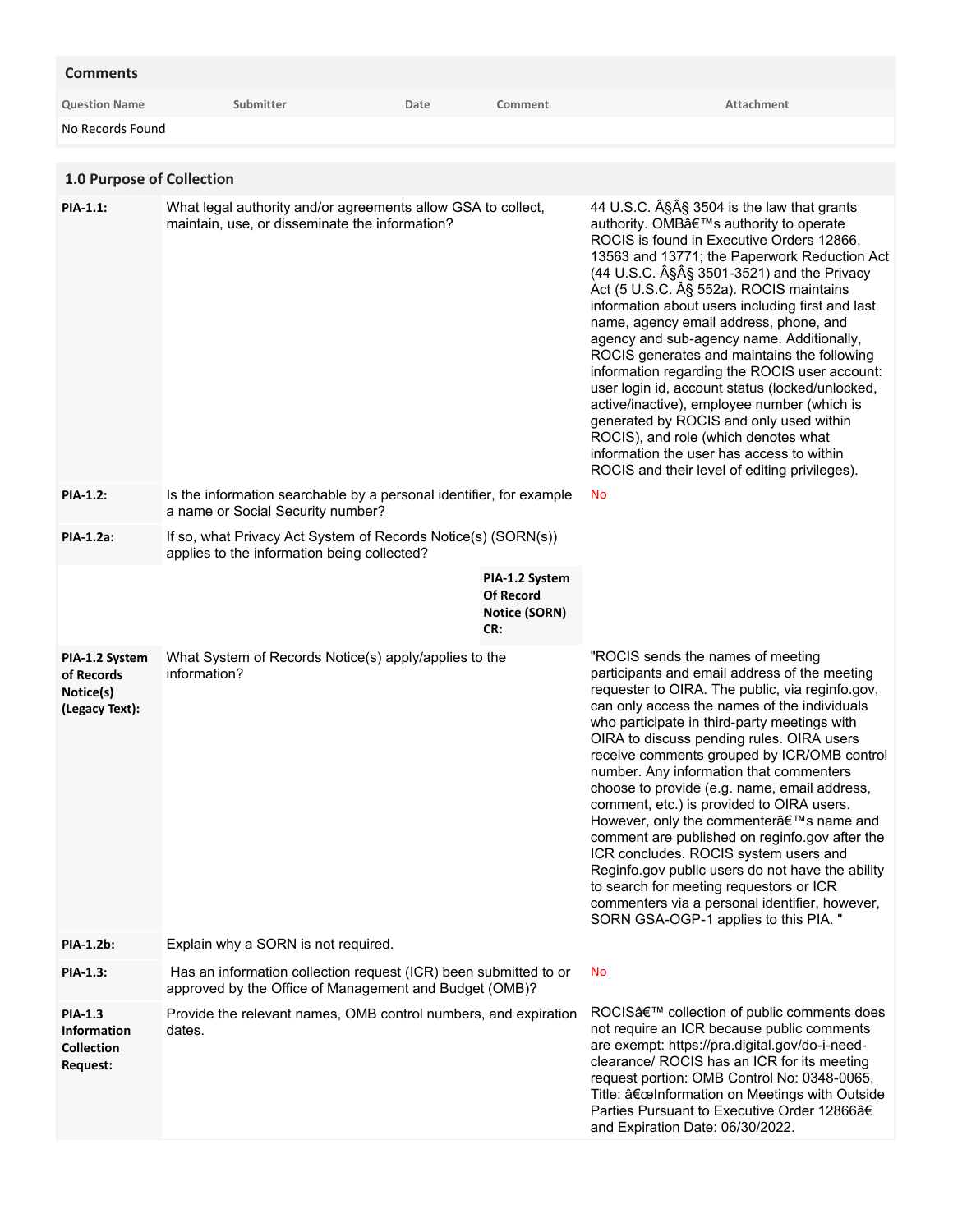| <b>PIA-1.4:</b>              | What is the records retention schedule for the information<br>system(s)? Explain how long and for what reason the information<br>is kept.              | Outline of Records Schedule Items for DAA-<br>GRS-2017-0012 1. Records of proposed rule<br>development. Disposition Authority: DAA-GRS-<br>2017-0012-0001 (GRS 6.6, item 010) Retention:<br>Destroy 6 fiscal years after publication of final<br>rule or decision to abandon publication, but<br>longer retention is authorized if needed for<br>business use. 2. Proposed and final rule<br>documents published in the Federal Register.<br>Disposition Authority: DAA-GRS-2017-0012-<br>0002 (GRS 6.6, item 020) Retention: Destroy 1<br>fiscal year after publication, but longer retention<br>is authorized if required for business use. 3.<br>Public comments. Disposition Authority: DAA-<br>GRS-2017-0012-0003 (GRS 6.6, item 030)<br>Retention: Destroy 1 year after publication of<br>final rule or decision to abandon publication, but<br>longer retention is authorized if needed for<br>business use. 4. Federal Register notices other<br>than proposed and final rules. Disposition<br>Authority: DAA-GRS-2017-0012-0004 (GRS<br>6.6, item 040) Retention: Destroy when 1 fiscal<br>year old, but longer retention is authorized if<br>required for business use. 5. Agency input into<br>the unified agenda. Disposition Authority<br>Number: DAA-GRS-2017-0012-0005 (GRS 6.6,<br>item 050) Retention: Destroy when 2 fiscal<br>years old, but longer retention is authorized if<br>needed for business use. "With one exception<br>(see item 030), this schedule does not cover<br>records created after a proposed rule first<br>appears in the Federal Register (item 020 lists<br>$\hat{A}$ points at which first publication might appear).<br>Records created after first appearance in the<br>Federal Register are contained in a case file,<br>often called a "docket." Dockets may be of<br>permanent value depending on the 'particular<br>rule or an agency's mission. Therefore, each<br>agency must schedule its rulemaking I dockets<br>independently." |
|------------------------------|--------------------------------------------------------------------------------------------------------------------------------------------------------|----------------------------------------------------------------------------------------------------------------------------------------------------------------------------------------------------------------------------------------------------------------------------------------------------------------------------------------------------------------------------------------------------------------------------------------------------------------------------------------------------------------------------------------------------------------------------------------------------------------------------------------------------------------------------------------------------------------------------------------------------------------------------------------------------------------------------------------------------------------------------------------------------------------------------------------------------------------------------------------------------------------------------------------------------------------------------------------------------------------------------------------------------------------------------------------------------------------------------------------------------------------------------------------------------------------------------------------------------------------------------------------------------------------------------------------------------------------------------------------------------------------------------------------------------------------------------------------------------------------------------------------------------------------------------------------------------------------------------------------------------------------------------------------------------------------------------------------------------------------------------------------------------------------------------------------------------------------------------------------|
|                              | 2.0 Openness and Transparency                                                                                                                          |                                                                                                                                                                                                                                                                                                                                                                                                                                                                                                                                                                                                                                                                                                                                                                                                                                                                                                                                                                                                                                                                                                                                                                                                                                                                                                                                                                                                                                                                                                                                                                                                                                                                                                                                                                                                                                                                                                                                                                                        |
| <b>PIA-2.1:</b>              | Will individuals be given notice before the collection, maintenance, Yes<br>use or dissemination and/or sharing of personal information about<br>them? |                                                                                                                                                                                                                                                                                                                                                                                                                                                                                                                                                                                                                                                                                                                                                                                                                                                                                                                                                                                                                                                                                                                                                                                                                                                                                                                                                                                                                                                                                                                                                                                                                                                                                                                                                                                                                                                                                                                                                                                        |
| PIA-2. 1Explain:             | If not, please explain.                                                                                                                                |                                                                                                                                                                                                                                                                                                                                                                                                                                                                                                                                                                                                                                                                                                                                                                                                                                                                                                                                                                                                                                                                                                                                                                                                                                                                                                                                                                                                                                                                                                                                                                                                                                                                                                                                                                                                                                                                                                                                                                                        |
| <b>3.0 Data Minimization</b> |                                                                                                                                                        |                                                                                                                                                                                                                                                                                                                                                                                                                                                                                                                                                                                                                                                                                                                                                                                                                                                                                                                                                                                                                                                                                                                                                                                                                                                                                                                                                                                                                                                                                                                                                                                                                                                                                                                                                                                                                                                                                                                                                                                        |
| PIA-3.1:                     | Why is the collection and use of the PII necessary to the project or                                                                                   | ROCIS users provide their names (required),                                                                                                                                                                                                                                                                                                                                                                                                                                                                                                                                                                                                                                                                                                                                                                                                                                                                                                                                                                                                                                                                                                                                                                                                                                                                                                                                                                                                                                                                                                                                                                                                                                                                                                                                                                                                                                                                                                                                            |
|                              | system?                                                                                                                                                | email addresses (required) and phone numbers<br>(required), so that their identities can be verified                                                                                                                                                                                                                                                                                                                                                                                                                                                                                                                                                                                                                                                                                                                                                                                                                                                                                                                                                                                                                                                                                                                                                                                                                                                                                                                                                                                                                                                                                                                                                                                                                                                                                                                                                                                                                                                                                   |

Will the system, application, or project create or aggregate new No data about the individual? **PIA-3.2:**

and other users can contact them about system records, as needed. Meeting requestors provide their names (required), email addresses (required) and/or phone numbers (optional) and the names of meeting attendees, so that OIRA can coordinate with all parties during the meeting scheduling process. ICR commenters provide their names (optional), email addresses (optional) and/or phone numbers (options), in

case a response is warranted.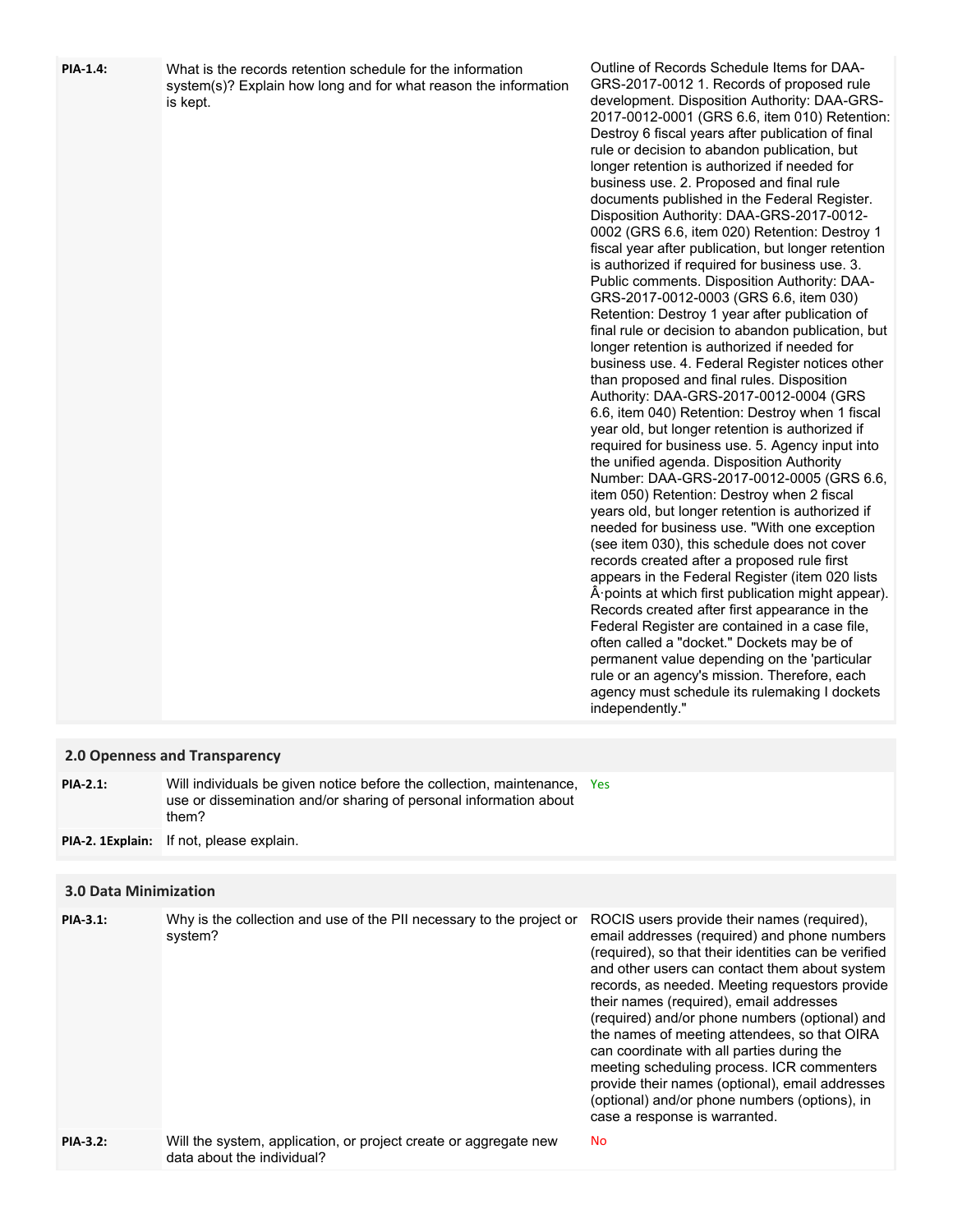| <b>PIA-3.</b><br>2Explained: | If so, how will this data be maintained and used?                                                                                                          |                                                                                                                                                                                                                                                                                                                                                                                                                                                                                                                                                                                                                                                                                                                                                                                                                                                                                                                                                                                                                                                                                                                                                                                                                                                                                                                                                                                                      |
|------------------------------|------------------------------------------------------------------------------------------------------------------------------------------------------------|------------------------------------------------------------------------------------------------------------------------------------------------------------------------------------------------------------------------------------------------------------------------------------------------------------------------------------------------------------------------------------------------------------------------------------------------------------------------------------------------------------------------------------------------------------------------------------------------------------------------------------------------------------------------------------------------------------------------------------------------------------------------------------------------------------------------------------------------------------------------------------------------------------------------------------------------------------------------------------------------------------------------------------------------------------------------------------------------------------------------------------------------------------------------------------------------------------------------------------------------------------------------------------------------------------------------------------------------------------------------------------------------------|
| PIA-3.3:                     | What protections exist to protect the consolidated data and<br>prevent unauthorized access?                                                                | ROCIS utilizes user information, combined with<br>role/function/agency-access control, to enforce<br>access to the system. Only a ROCIS System<br>Administrator can modify information about<br>agencies, employees, mailing lists, access<br>privileges, and user-level access assignments<br>in ROCIS. ROCIS System Administrators have<br>privileges to activate, deactivate, and modify<br>role/function/agency/agency assignments.<br>ROCIS employs least privilege and separation<br>of duties to ensure information is handled to<br>sustain its mission. Security related privileges<br>that relate to the host configurations; auditing,<br>intrusion detection, and cryptographic<br>implementations are the responsibility of the<br>Enterprise Server Services (ESS). ROCIS and<br>Reginfo.gov are web-applications only available<br>from the internet. All of their components reside<br>at GSA facilities and are only accessible via the<br>GSA firewall. Unsecure internet traffic (HTTP)<br>on port 80 is automatically redirected to secure<br>HTTP (HTTPS) on port 443 using TLS<br>connections to ensure that all communications<br>to and from the internet are encrypted. All<br>communications between system components<br>are secured. The Oracle Advanced Security<br>feature called Transparent Data Encryption<br>(TDE) is employed to encrypt all of the<br>databases. |
| <b>PIA-3.4:</b>              | Will the system monitor the public, GSA employees, or<br>contractors?                                                                                      | None                                                                                                                                                                                                                                                                                                                                                                                                                                                                                                                                                                                                                                                                                                                                                                                                                                                                                                                                                                                                                                                                                                                                                                                                                                                                                                                                                                                                 |
| PIA-3. 4Explain:             | Please elaborate as needed.                                                                                                                                |                                                                                                                                                                                                                                                                                                                                                                                                                                                                                                                                                                                                                                                                                                                                                                                                                                                                                                                                                                                                                                                                                                                                                                                                                                                                                                                                                                                                      |
| <b>PIA-3.5:</b>              | What kinds of report(s) can be produced on individuals?                                                                                                    | Reports are not routinely produced on<br>individuals. ROCIS is designed to produce<br>reports that aggregate EO 12866 meeting<br>information by non-PII data elements, such as<br>regulatory identification number (RIN) or<br>agency. ROCIS is not designed to produce<br>reports that aggregate public comments<br>received on information collections under<br>review.                                                                                                                                                                                                                                                                                                                                                                                                                                                                                                                                                                                                                                                                                                                                                                                                                                                                                                                                                                                                                            |
| PIA-3.6:                     | Will the data included in any report(s) be de-identified?                                                                                                  | No                                                                                                                                                                                                                                                                                                                                                                                                                                                                                                                                                                                                                                                                                                                                                                                                                                                                                                                                                                                                                                                                                                                                                                                                                                                                                                                                                                                                   |
| PIA-3. 6Explain:             | If so, what process(es) will be used to aggregate or de-identify the<br>data?                                                                              |                                                                                                                                                                                                                                                                                                                                                                                                                                                                                                                                                                                                                                                                                                                                                                                                                                                                                                                                                                                                                                                                                                                                                                                                                                                                                                                                                                                                      |
|                              | PIA-3.6Why Not: Why will the data not be de-identified?                                                                                                    | Not applicable.                                                                                                                                                                                                                                                                                                                                                                                                                                                                                                                                                                                                                                                                                                                                                                                                                                                                                                                                                                                                                                                                                                                                                                                                                                                                                                                                                                                      |
|                              |                                                                                                                                                            |                                                                                                                                                                                                                                                                                                                                                                                                                                                                                                                                                                                                                                                                                                                                                                                                                                                                                                                                                                                                                                                                                                                                                                                                                                                                                                                                                                                                      |
|                              | 4.0 Limits on Using and Sharing Information                                                                                                                |                                                                                                                                                                                                                                                                                                                                                                                                                                                                                                                                                                                                                                                                                                                                                                                                                                                                                                                                                                                                                                                                                                                                                                                                                                                                                                                                                                                                      |
| PIA-4.1:                     | Is the information in the system, application, or project limited to<br>only the information that is needed to carry out the purpose of the<br>collection? | No                                                                                                                                                                                                                                                                                                                                                                                                                                                                                                                                                                                                                                                                                                                                                                                                                                                                                                                                                                                                                                                                                                                                                                                                                                                                                                                                                                                                   |
| <b>PIA-4.2:</b>              | Will GSA share any of the information with other individuals,<br>federal and/or state agencies, or private-sector organizations?                           | <b>Federal Agencies</b>                                                                                                                                                                                                                                                                                                                                                                                                                                                                                                                                                                                                                                                                                                                                                                                                                                                                                                                                                                                                                                                                                                                                                                                                                                                                                                                                                                              |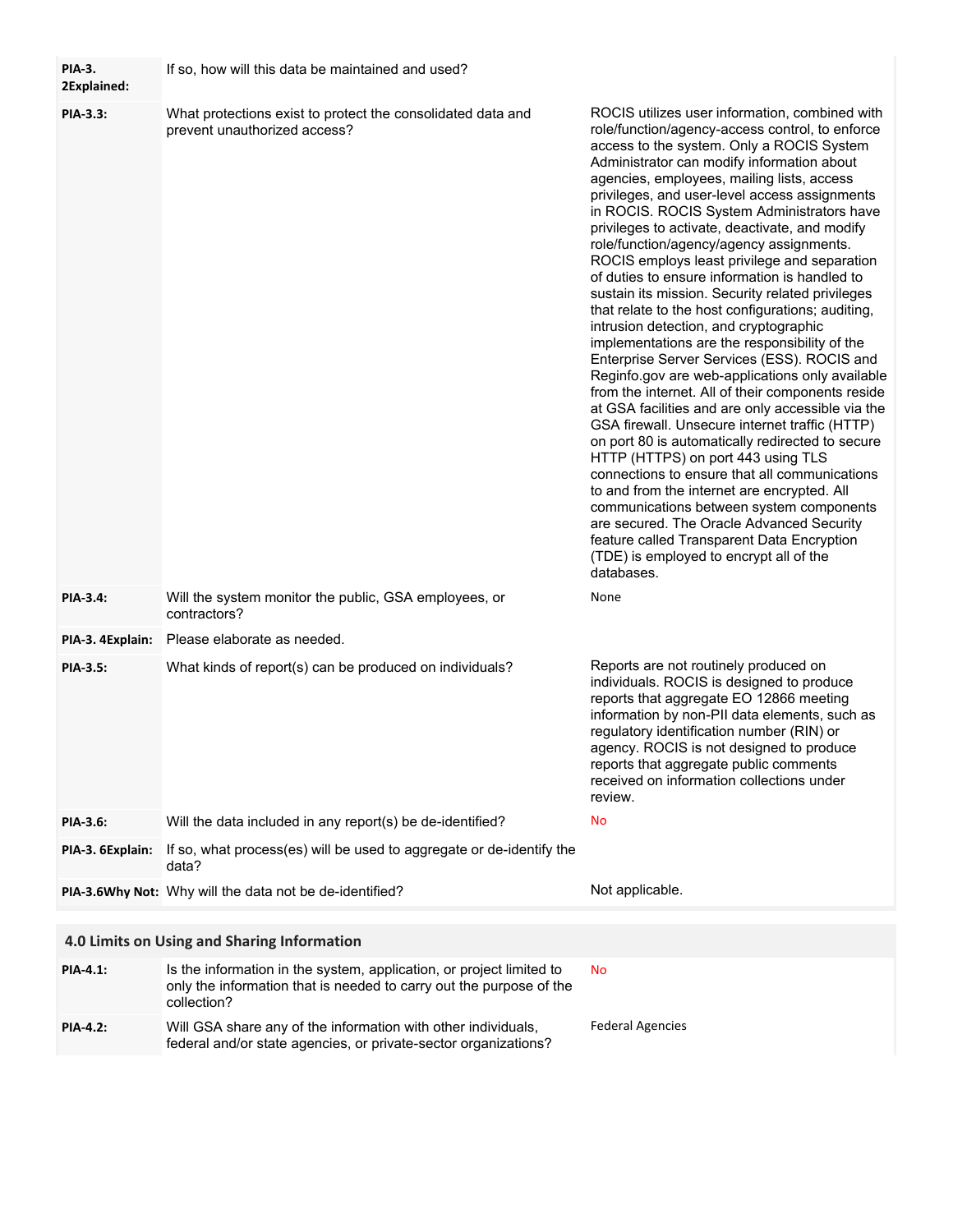| PIA-4.2How:                  | If so, how will GSA share the information?                                                                                           | GSA publishes the Unified Agenda bi-annually<br>and provides publicly available ROCIS data on<br>Reginfo.gov. Published data includes federal<br>employees contact information (first and last<br>name, agency, telephone numbers and email<br>address) for regulatory activities and information<br>collection requests that are entered by the<br>agencies. For scheduled EO meetings, the<br>name of the meeting requestor is displayed on<br>Reginfo.gov. For completed EO meetings, the<br>name of the meeting requestor and attendees<br>are displayed on Reginfo.gov. For comments<br>made pursuant to an information collection, the<br>name entered by the public commenter will be<br>displayed on the Reginfo.gov. The data entered<br>into ROCIS by the agencies belongs to the<br>agencies and it is their responsibility to ensure<br>the accuracy of the data they submit. Agency<br>users who enter publicly accessible data into<br>ROCIS are trained to ensure that publicly<br>accessible information does not contain non-<br>public information. |
|------------------------------|--------------------------------------------------------------------------------------------------------------------------------------|-----------------------------------------------------------------------------------------------------------------------------------------------------------------------------------------------------------------------------------------------------------------------------------------------------------------------------------------------------------------------------------------------------------------------------------------------------------------------------------------------------------------------------------------------------------------------------------------------------------------------------------------------------------------------------------------------------------------------------------------------------------------------------------------------------------------------------------------------------------------------------------------------------------------------------------------------------------------------------------------------------------------------------------------------------------------------|
| <b>PIA-4.3:</b>              | Is the information collected:                                                                                                        | Directly from the Individual                                                                                                                                                                                                                                                                                                                                                                                                                                                                                                                                                                                                                                                                                                                                                                                                                                                                                                                                                                                                                                          |
| PIA-4.30ther<br>Source:      | What is the other source(s)?                                                                                                         | The data entered into ROCIS by the agencies<br>belongs to the agencies and it is their<br>responsibility to ensure the accuracy of the data<br>they submit. Agency users who enter publicly<br>accessible data into ROCIS are trained to<br>ensure that publicly accessible information does<br>not contain non-public information. All other<br>personal information (ROCIS users, EO<br>meetings and ICR comments) is collected<br>directly from the individual.                                                                                                                                                                                                                                                                                                                                                                                                                                                                                                                                                                                                    |
| PIA-4.4:                     | Will the system, application, or project interact with other systems,<br>applications, or projects, either within or outside of GSA? | Yes                                                                                                                                                                                                                                                                                                                                                                                                                                                                                                                                                                                                                                                                                                                                                                                                                                                                                                                                                                                                                                                                   |
| PIA-4.4Who<br>How:           | If so, who and how?                                                                                                                  | ROCIS uses MAX.gov for user identity<br>verification. ROCIS users click the Login button<br>on the ROCIS login page and are redirected to<br>MAX.gov to verify their identity. If they login to<br>MAX.gov successfully, then they are redirected<br>to ROCIS. ROCIS will use the identifying<br>information in the response from MAX.gov to<br>authenticate the user and provide access based<br>on their user profile in ROCIS. A formal IAA<br>agreement is in place to pay for the MFA<br>services offered by Max. Publicly available<br>ROCIS data is made available in XML format on<br>Reginfo.gov. The public can use this data as<br>needed. No formal agreement is in place with<br>any Reginfo.gov XML consumers.                                                                                                                                                                                                                                                                                                                                          |
| PIA-4. 4Formal<br>Agreement: | Is a formal agreement(s) in place?                                                                                                   | П                                                                                                                                                                                                                                                                                                                                                                                                                                                                                                                                                                                                                                                                                                                                                                                                                                                                                                                                                                                                                                                                     |
| PIA-4.4No<br>Agreement:      | Why is there not a formal agreement in place?                                                                                        | Publicly available ROCIS data is made available<br>in XML format on Reginfo.gov. The public can<br>use this data as needed. No formal agreement<br>is in place with any Reginfo.gov XML<br>consumers.                                                                                                                                                                                                                                                                                                                                                                                                                                                                                                                                                                                                                                                                                                                                                                                                                                                                 |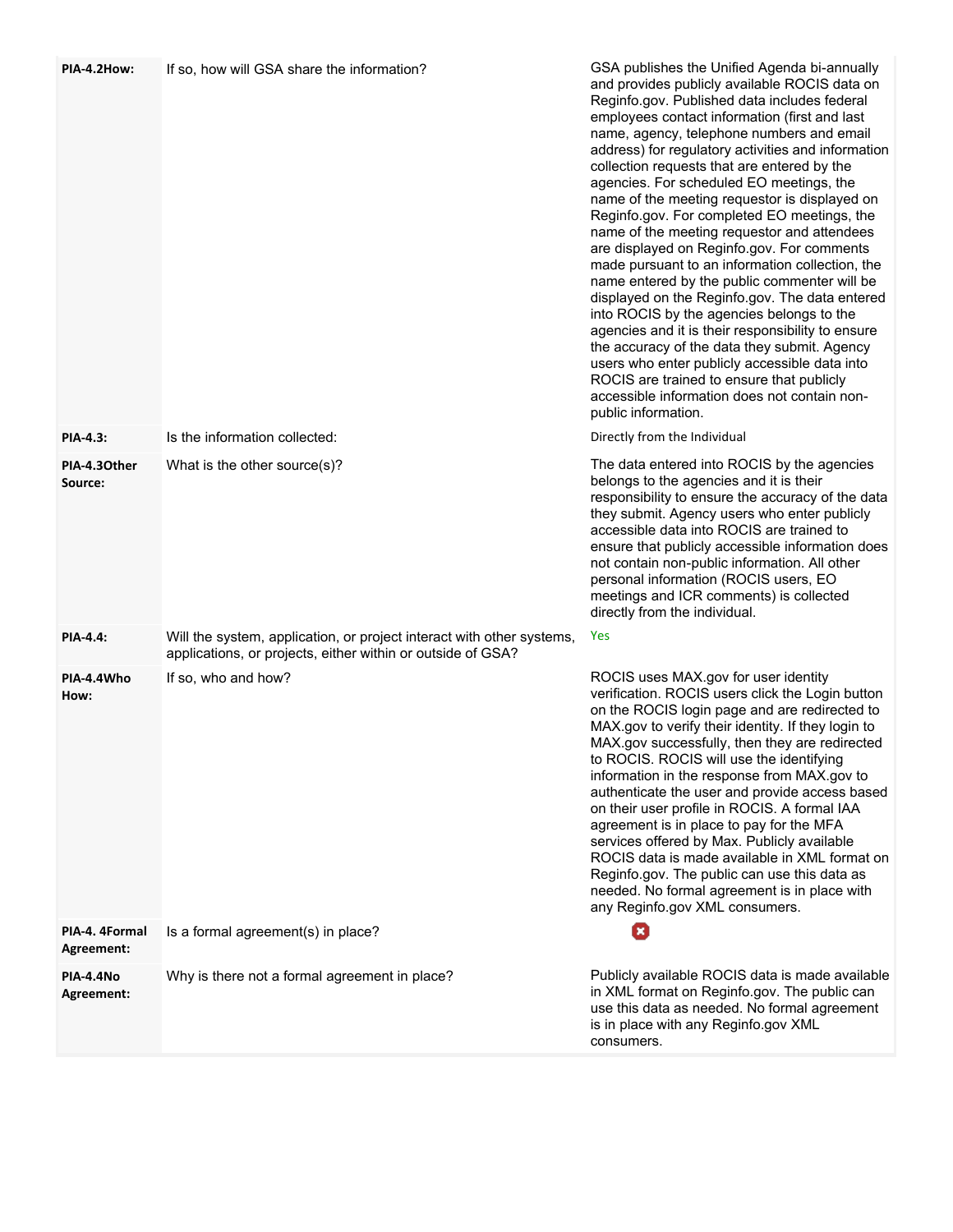### **5.0 Data Quality and Integrity**

| PIA-5.1: | How will the information collected, maintained, used, or |
|----------|----------------------------------------------------------|
|          | disseminated be verified for accuracy and completeness?  |

The data stored within ROCIS belongs to the agencies and it is their responsibility to ensure the accuracy of the data they submit. Agency users who enter publicly accessible data into ROCIS are trained to ensure that publicly accessible information does not contain nonpublic information. Personal information used to create/update ROCIS user accounts is provided by the agencies and it is their responsibility to ensure the accuracy of the data they submit. Email addresses provided by EO meeting requestors are verified for accuracy. Before an EO meeting request can be submitted online, the requestor must enter a valid email and confirm the email address by entering it a second time. If the email addresses do not match, the requestor cannot proceed. The requestor also has to respond successfully to an on-screen reCAPTCHA to verify that a person, not an automated script or robot, is providing the information. Finally, Reginfo.gov sends an email to the email address provided and the requestor has to click the link in the verification email before submitting the EO meeting request online. Other personal information provided by the EO meeting requestor is not verified. Personal information provided by the public for ICR comments is not verified.

## **6.0 Security**

**PIA-6.1a:**

Who or what will have access to the data in the system, application, or project?

The ROCIS database stores user contact information and user roles. The ROCIS database also stores the information that underlines the ROCIS business processes, including workflow, versioning, and user access. User accounts include: Name, Agency, Title, Work Telephone, Work TDD, Work Fax, Work Email and Work Address, username (system generated) and user number (system generated). All ROCIS users are either Federal Government employees or contractors acting on their behalf.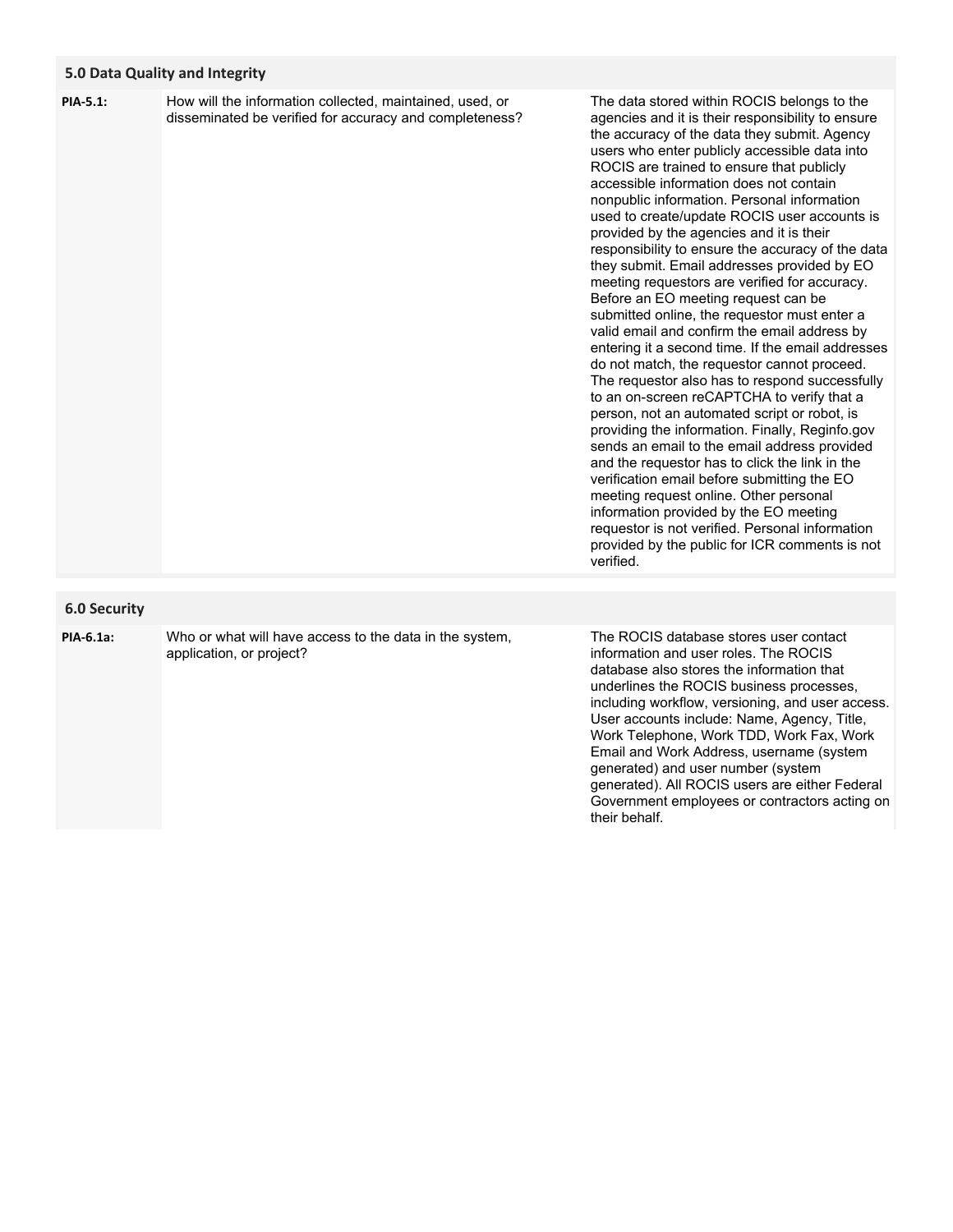| <b>PIA-6.1b:</b> | What is the authorization process to gain access?                                                        | The user account information is entered via the<br>ROCIS application user interface. The ROCIS<br>System Administrator enters it when creating an<br>account from information provided by the<br>agencies. The users themselves are also able<br>to update some of their own personal<br>information. Only a ROCIS System<br>Administrator can modify information about<br>agencies, other employees, mailing lists, access<br>privileges, and user-level access assignments<br>in ROCIS. ROCIS System Administrators have<br>privileges to activate, deactivate, and modify<br>role/function/agency/agency assignments.<br>Users must request access to the system and<br>are required to sign the security<br>agreement/rules of behavior document before<br>obtaining an account. Users only have access<br>to modify data entered by their respective<br>agencies. Reports provide users with view<br>access to publicly available data for all<br>agencies. System admins have access to all<br>data. The roles and responsibilities are<br>documented. See the ROCIS "USER<br>INFORMATION†and "HOW TO†guides<br>for additional information. ROCIS employs least<br>privilege and separation of duties to ensure<br>information is handled to sustain its mission.<br>Security related privileges that relate to the host<br>configurations; auditing, intrusion detection, and<br>cryptographic implementations are the<br>responsibility of the Enterprise Server Services<br>(ESS). In addition to the annual GSA Security<br>and Privacy Awareness training that GSA staff<br>must complete, each ROCIS user is required to<br>recertify their account annually and agree to the<br>latest security agreement/rules of behavior. |
|------------------|----------------------------------------------------------------------------------------------------------|-------------------------------------------------------------------------------------------------------------------------------------------------------------------------------------------------------------------------------------------------------------------------------------------------------------------------------------------------------------------------------------------------------------------------------------------------------------------------------------------------------------------------------------------------------------------------------------------------------------------------------------------------------------------------------------------------------------------------------------------------------------------------------------------------------------------------------------------------------------------------------------------------------------------------------------------------------------------------------------------------------------------------------------------------------------------------------------------------------------------------------------------------------------------------------------------------------------------------------------------------------------------------------------------------------------------------------------------------------------------------------------------------------------------------------------------------------------------------------------------------------------------------------------------------------------------------------------------------------------------------------------------------------------------------------------------------------------------------------------------|
| PIA-6.2:         | Has a System Security Plan (SSP) been completed for the<br>Information System(s) supporting the project? | Yes                                                                                                                                                                                                                                                                                                                                                                                                                                                                                                                                                                                                                                                                                                                                                                                                                                                                                                                                                                                                                                                                                                                                                                                                                                                                                                                                                                                                                                                                                                                                                                                                                                                                                                                                       |
| <b>PIA-6.2a:</b> | Enter the actual or expected ATO date from the associated<br>authorization package.                      | 6/2/2020                                                                                                                                                                                                                                                                                                                                                                                                                                                                                                                                                                                                                                                                                                                                                                                                                                                                                                                                                                                                                                                                                                                                                                                                                                                                                                                                                                                                                                                                                                                                                                                                                                                                                                                                  |
| PIA-6.3:         | How will the system or application be secured from a physical,<br>technical, and managerial perspective? | ROCIS and Reginfo.gov are web-applications<br>only available from the internet. All of their<br>components reside at GSA facilities and are<br>only accessible via the GSA firewall. Unsecure<br>internet traffic (HTTP) on port 80 is<br>automatically redirected to secure HTTP<br>(HTTPS) on port 443 using TLS connections to<br>ensure that all communications to and from the<br>internet are encrypted. All communications<br>between system components are secured. The<br>Oracle Advanced Security feature called<br>Transparent Data Encryption (TDE) is employed<br>to encrypt all of the databases. ESS provides<br>the backend support for GSA applications,<br>secures the data center, and audits relevant<br>security events. The list of auditable events is<br>reviewed and undated annually or as needed in                                                                                                                                                                                                                                                                                                                                                                                                                                                                                                                                                                                                                                                                                                                                                                                                                                                                                                            |

reviewed and updated annually or as needed in response to changes in the business/technical environment that impact the security risk of the ROCIS application. Each ROCIS user is required to recertify their account annually and agree to the latest security agreement/rules of

behavior.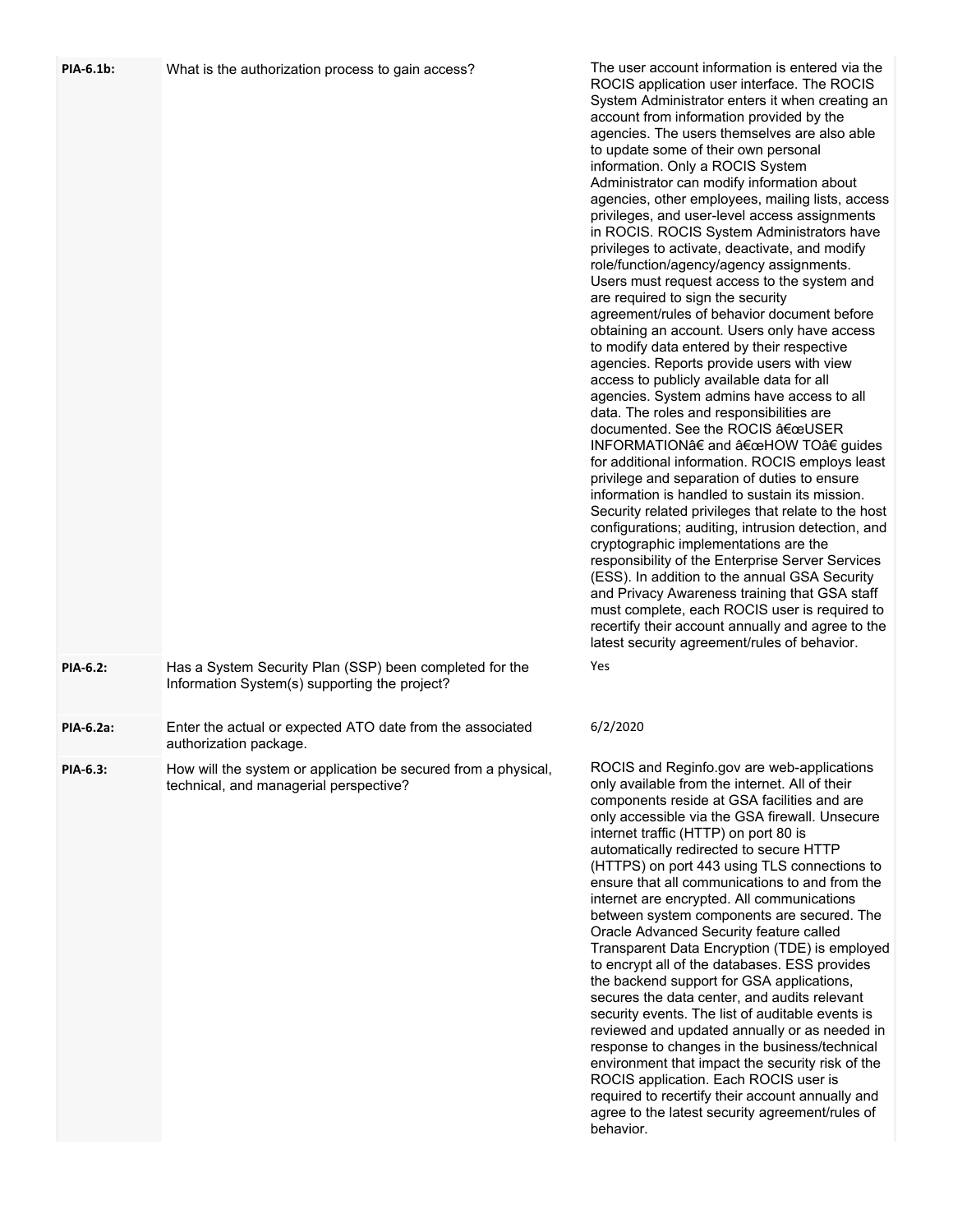| PIA-6.4:     | Are there mechanisms in place to identify and respond to<br>suspected or confirmed security incidents and breaches of PII? | Yes                                                                                                                                                                                                                                                                                                                                                                                                                                                                                                                                                                                                                                                                                                                                                                                                                                                                                                                                                                                                                                                                                     |
|--------------|----------------------------------------------------------------------------------------------------------------------------|-----------------------------------------------------------------------------------------------------------------------------------------------------------------------------------------------------------------------------------------------------------------------------------------------------------------------------------------------------------------------------------------------------------------------------------------------------------------------------------------------------------------------------------------------------------------------------------------------------------------------------------------------------------------------------------------------------------------------------------------------------------------------------------------------------------------------------------------------------------------------------------------------------------------------------------------------------------------------------------------------------------------------------------------------------------------------------------------|
| PIA-6.4What: | What are they?                                                                                                             | ROCIS audit records include information such<br>as the operation that was audited, the user<br>performing the operation, and the date and time<br>of the operation. Audit records can be stored in<br>a data dictionary table called the database audit<br>trail. The audit trail records can contain different<br>types of information, depending on the events<br>audited and the auditing options set. The<br>following information is always included in each<br>audit trail record, provided that the information<br>is meaningful to the particular audit action: â-<br>User name â- Session identifier â- Terminal<br>identifier â-Name of the schema object<br>accessed â- Operation performed or<br>attempted â- Completion code of the operation<br>â— Date and time stamp â— System privileges<br>used ESS provides the backend support for<br>GSA applications. The list of auditable events is<br>reviewed and updated annually or as needed in<br>response to changes in the business/technical<br>environment that impact the security risk of the<br>ROCIS application. |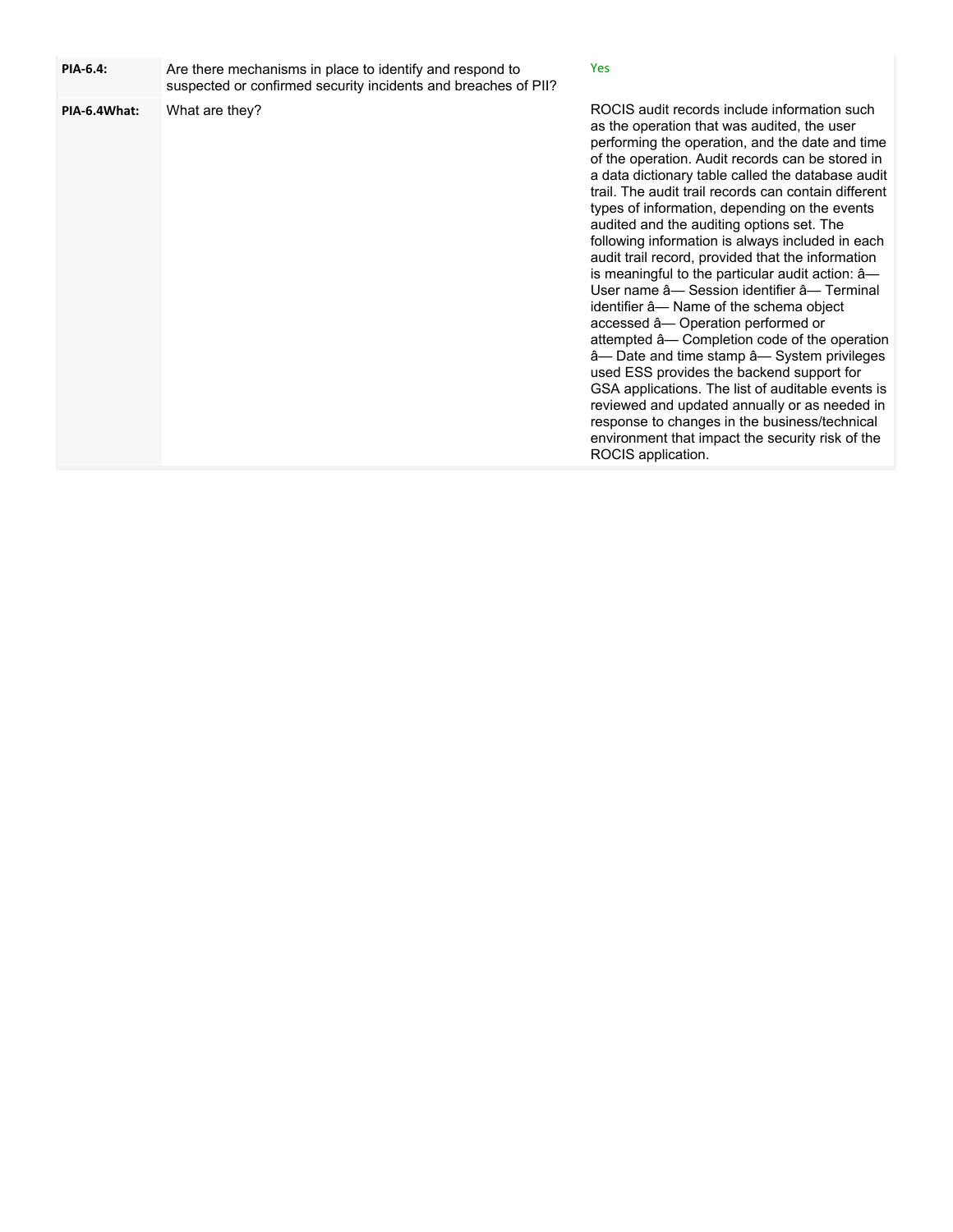## **7.0 Individual Participation**

| PIA-7.1:         | What opportunities do individuals have to consent or decline to<br>provide information?   | Users must request access to the system and<br>are required to sign the security<br>agreement/rules of behavior document before<br>obtaining an account. Users only have access<br>to modify data entered by their respective<br>agencies. Reports provide users with view<br>access to publicly available data for all<br>agencies. ROCIS System Administrators have<br>access to all data. The roles and responsibilities<br>are documented. Project and system roles and<br>responsibilities are documented.                                                                                                                            |
|------------------|-------------------------------------------------------------------------------------------|--------------------------------------------------------------------------------------------------------------------------------------------------------------------------------------------------------------------------------------------------------------------------------------------------------------------------------------------------------------------------------------------------------------------------------------------------------------------------------------------------------------------------------------------------------------------------------------------------------------------------------------------|
| PIA-7.10pt:      | Can they opt-in or opt-out?                                                               | <b>Yes</b>                                                                                                                                                                                                                                                                                                                                                                                                                                                                                                                                                                                                                                 |
| PIA-7. 1Explain: | If there are no opportunities to consent, decline, opt in, or opt out,<br>please explain. |                                                                                                                                                                                                                                                                                                                                                                                                                                                                                                                                                                                                                                            |
| <b>PIA-7.2:</b>  | What are the procedures that allow individuals to access their<br>information?            | ROCIS users can access and update their own<br>personal information in ROCIS. ROCIS System<br>Administrators have access to all data. If a<br>ROCIS user submits incorrect or erroneous<br>personal information about an agency contact,<br>that user may contact their RISC analyst, OIRA<br>desk officer, the GSA help desk or a ROCIS<br>System Administrator in order to discuss the<br>change. Some changes can be made by the<br>users, others would require assistance. EO<br>meeting requestors and ICR commenters may<br>contact RISC, OIRA or the GSA help desk to<br>discuss changes to their personal information in<br>ROCIS. |
| PIA-7.3:         | Can individuals amend information about themselves?                                       | <b>Yes</b>                                                                                                                                                                                                                                                                                                                                                                                                                                                                                                                                                                                                                                 |
| PIA-7.3How:      | How do individuals amend information about themselves?                                    | ROCIS users can access and update their own<br>personal information in ROCIS via the ROCIS<br>application user interface. Agency contacts in<br>ROCIS without access to the system, EO<br>meeting requestors and ICR commenters may<br>contact RISC, OIRA or the GSA help desk to<br>discuss changes to their personal information in<br>ROCIS.                                                                                                                                                                                                                                                                                            |

# **8.0 Awareness and Training**

Describe what privacy training is provided to users, either generally or specifically relevant to the system, application, or project. **PIA-8.1:**

The ROCIS security requirements/rules of behavior document advises users of the sensitive and proprietary data associated with the purpose of the mission. Users are also prohibited from unauthorized disclosure of predecisional or other deliberative information. The document also advises users of their authorized uses and responsibilities for maintaining the confidentiality and integrity of sensitive data. Users must re-certify their awareness of the ROCIS security requirements/rules of behavior annually in order to maintain their access. In addition to signing the security requirements and rules of behaviors, users are greeted with the GSA "For Official Use Only†warning banner upon entering the system and are required to agree to the terms before access.